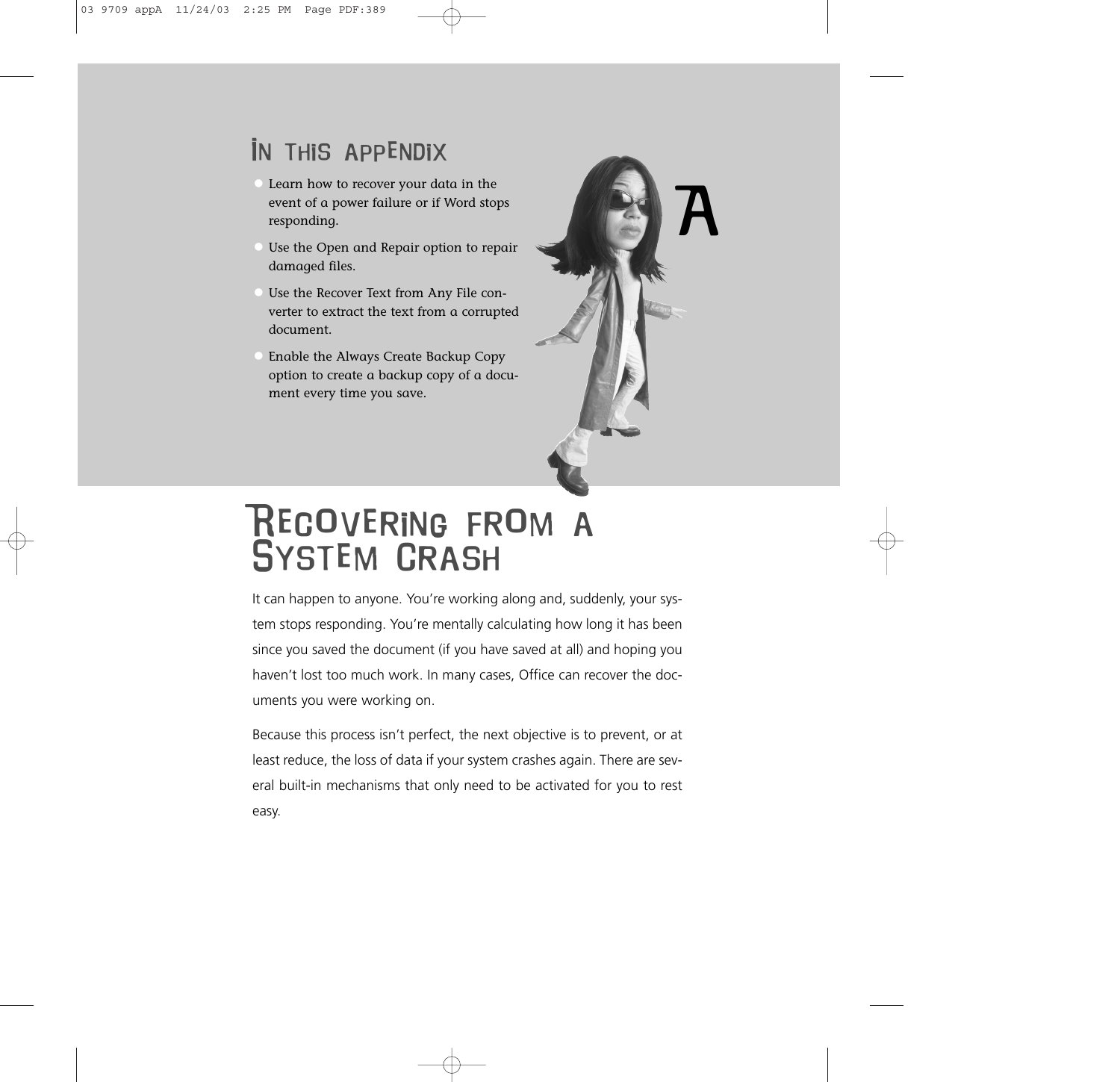## **Recovering Your Documents**

The latest release of Microsoft Office offers more control when Word stops responding. You can opt to recover the application through the Microsoft Office Application Recovery utility. When you do, a document analyzer scans the documents you were working on and attempts to recover as much information as possible.

You can take this process a step further with the Auto Recover feature. Here, you set an interval and Auto Recover saves a temporary copy of the file you are working on. In the event that Word stops responding, or your system locks up, you can open the Auto Recover file.

### **Using Microsoft Office Application Recovery**

N<sub>2</sub>

If Word stops responding, don't waste any time trying to figure out why. Take it from me, even if you could figure out the problem, you probably don't want to know. The important thing is getting to your data and not losing hours of work.

If an Office 2003 application stops responding, you can use the Microsoft Office Application Recovery utility to recover an application, along with the files you were working on. You also have an opportunity to file a report with Microsoft so the developers there can figure out what went wrong and try to fix the problem in the next update.

Follow these steps to use the Microsoft Office Application Recovery utility:

1. Choose **Start**, **All Programs**, **Microsoft Office**, **Microsoft Office Tools**, **Microsoft Office Application Recovery**. The Microsoft Office Application Recovery dialog box appears (see Figure A.1).

| <b>FIGURE A.1</b> | <b>Microsoft Office Application Recovery</b>                                                               |                                                                                           |  |  |  |  |  |
|-------------------|------------------------------------------------------------------------------------------------------------|-------------------------------------------------------------------------------------------|--|--|--|--|--|
| The Microsoft     |                                                                                                            | Use Microsoft Office Application Recovery to exit an application which is not responding. |  |  |  |  |  |
| Office            | You will be given the options to report the error to Microsoft and, if available, to recover your<br>work. |                                                                                           |  |  |  |  |  |
| Application       | Application                                                                                                | <b>Status</b>                                                                             |  |  |  |  |  |
| Recovery utility  | Microsoft Office Word                                                                                      | Not Responding                                                                            |  |  |  |  |  |
| is a valuable     |                                                                                                            |                                                                                           |  |  |  |  |  |
| tool when Word    |                                                                                                            |                                                                                           |  |  |  |  |  |
| stops respond-    |                                                                                                            |                                                                                           |  |  |  |  |  |
| ing.              | Recover Application<br>End Application                                                                     | Cancel                                                                                    |  |  |  |  |  |

2. If necessary, select **Microsoft Office Word**.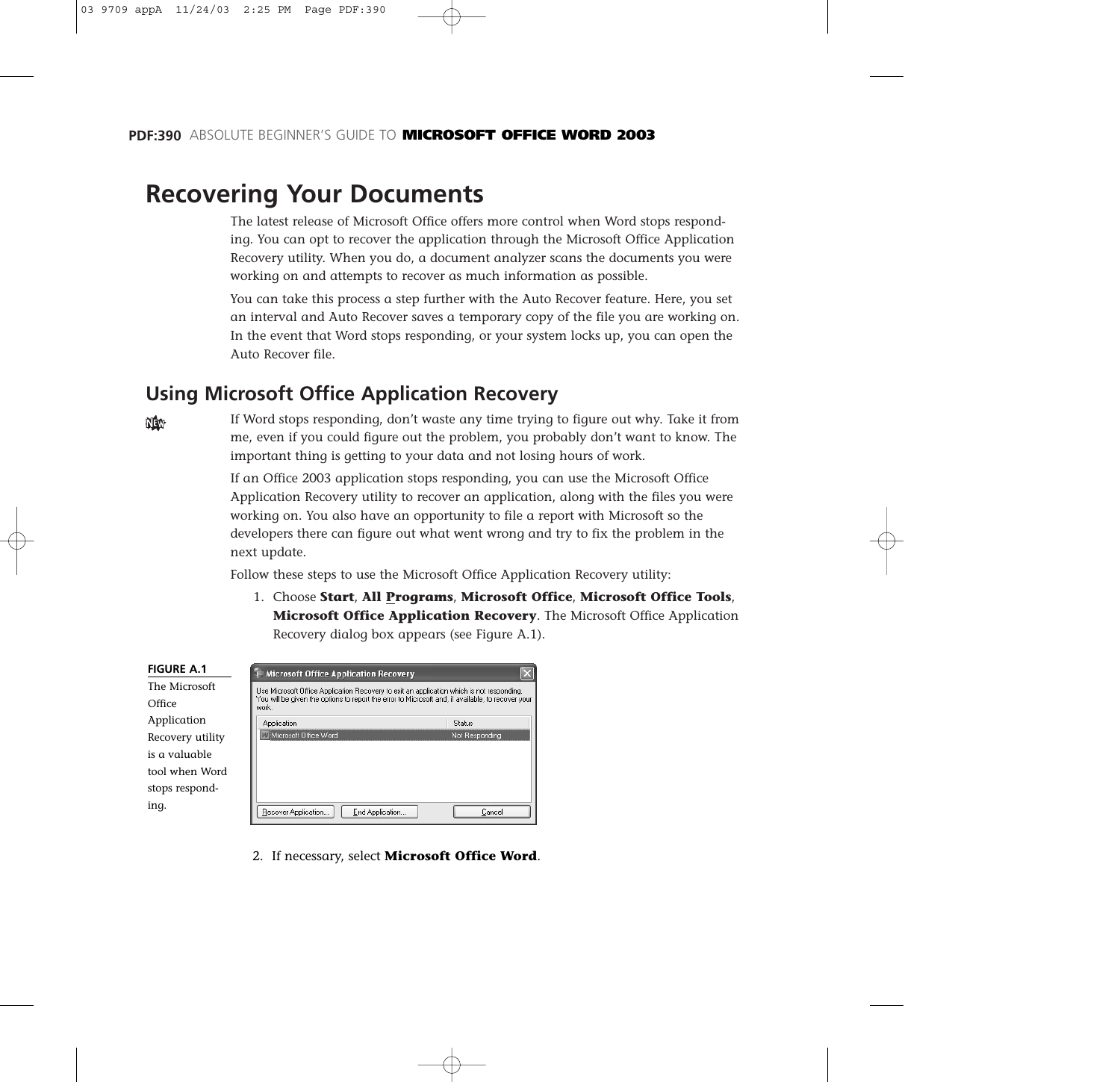3. Choose **Recover Application** if you want Office to attempt to recover your files or choose **End Application** if you aren't worried about trying to preserve your changes. A Microsoft Office Word message box appears asking whether you want to send a report to Microsoft (see Figure A.2).



4. Choose **Send Error Report** or **Don't Send**. If you don't have an active Internet connection, choose **Send Report Later** to be prompted to send the report the next time you connect.

## **Turning on AutoRecover**

AutoRecover gives you more control because you can decide how often you want to save your work. I have mine set to every 5 minutes; you may set yours to every 10. The time you set really just depends on the types of documents you work on and your personal work habits.

To turn on AutoRecover, follow these steps:

- 1. Choose **Tools**, **Options** to open the Options dialog box.
- 2. Click the **Save** tab to display those options (see Figure A.3).
- 3. Place a check mark next to the **Save AutoRecover info every:** check box.
- 4. Type the number of minutes in the **minutes** text box or click the spinner arrows to adjust the value.

## **Opening the Recovered Copy of a Document**

If Word stops responding, Office 2003 analyzes the documents you were working on and tries to recover them. If the recovery operation is successful, the recovered files are listed in a Document Recovery pane so you can select and save them.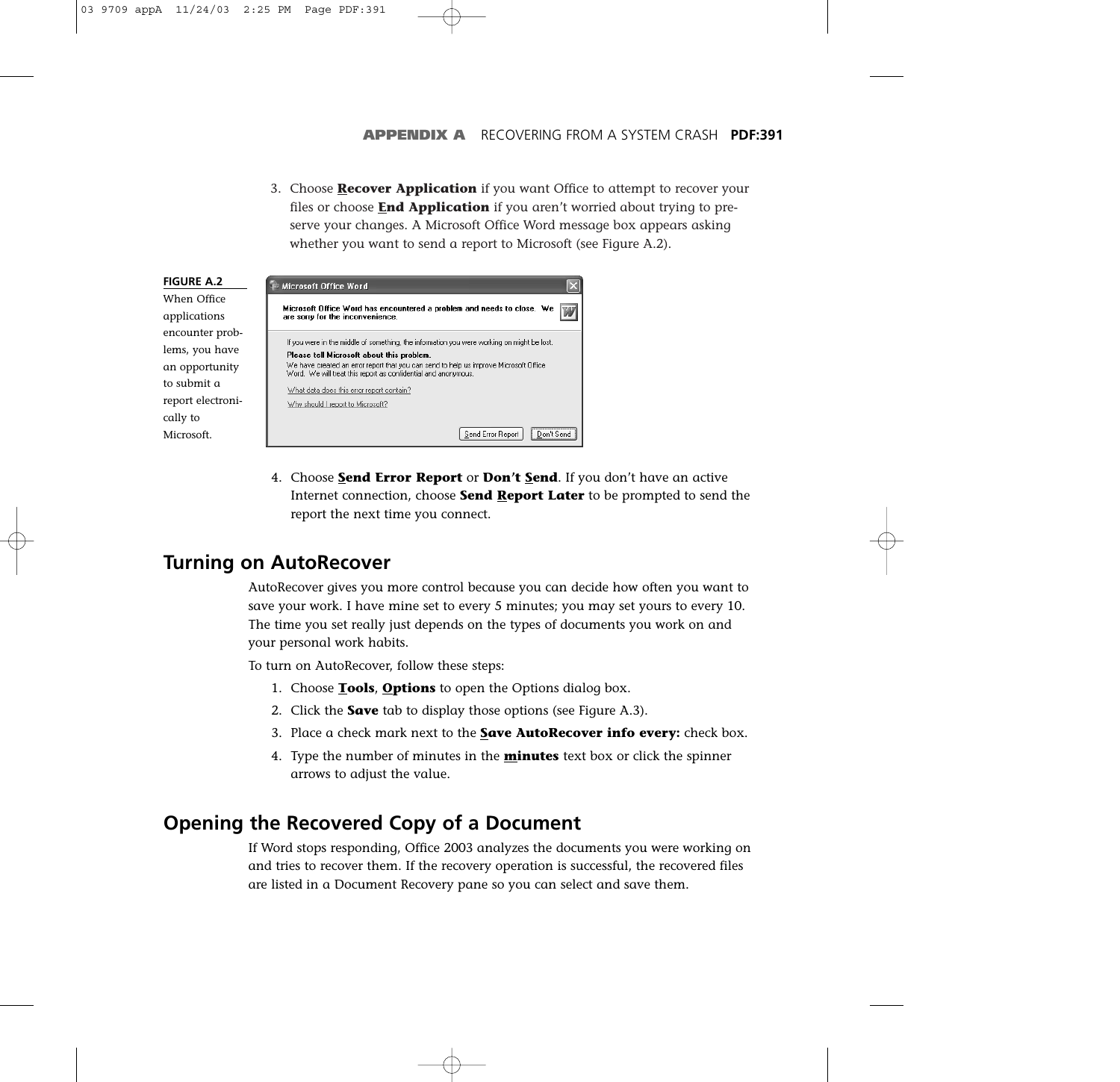#### **PDF:392** ABSOLUTE BEGINNER'S GUIDE TO **MICROSOFT OFFICE WORD 2003**

| Turn on         | Security                                                                                                                                                                                                                                                                     |                                                          |                       |                                |                                               |  |
|-----------------|------------------------------------------------------------------------------------------------------------------------------------------------------------------------------------------------------------------------------------------------------------------------------|----------------------------------------------------------|-----------------------|--------------------------------|-----------------------------------------------|--|
| AutoRecover     |                                                                                                                                                                                                                                                                              | Spelling & Grammar<br>Liser Information<br>Compatibility |                       |                                | <b>Track Changes</b><br><b>File Locations</b> |  |
| and set a save  | <b>View</b>                                                                                                                                                                                                                                                                  | General                                                  | Edit                  | Print                          | Save                                          |  |
| interval on the | Save options<br>Always create backup copy                                                                                                                                                                                                                                    |                                                          |                       | Prompt for document properties |                                               |  |
| Save tab of the | Allow fast saves                                                                                                                                                                                                                                                             |                                                          |                       | Prompt to save Normal template |                                               |  |
| Options dialog  | Allow background saves<br>Save data only for forms<br>Embed TrueType fonts<br>Embed linguistic data                                                                                                                                                                          |                                                          |                       |                                |                                               |  |
| box.            | Embed characters in use only<br>Do not embed common system fonts<br>Make local copy of files stored on network or removable drives<br>Save AutoRecover info every:<br>5<br>minutes<br>□ Embed smart tags<br>Saye smart tags as XML properties in Web pages<br>Default format |                                                          |                       |                                |                                               |  |
|                 |                                                                                                                                                                                                                                                                              |                                                          |                       |                                |                                               |  |
|                 | Save Word files as:                                                                                                                                                                                                                                                          |                                                          | Word Document (*.doc) |                                | $\checkmark$                                  |  |

The same goes for the AutoRecover temporary file. If you've turned on AutoRecover, and your system stops responding, you can open the AutoRecover temporary file from the Document Recovery pane. This file contains everything that was in the document the last time AutoRecover saved it.

When Word restarts automatically, a Document Recovery pane appears (see Figure A.4). You can review these files and decide which one(s) to keep. If **[Recovered]** appears next to the filename, this file usually has more information than the file with **[Original]** next to the filename.

If you were working with more than one document when Word stopped responding, you'll have more than one document window open. Press **Ctrl+F6** to cycle through the document windows so you can deal with each recovered document.

If you're curious, you can view the repairs that were made to a file. Point to the filename in the Document Recovery pane. Click the arrow that appears next to the filename and then choose **Show Repairs**.

If you can't figure out which version is the most recent, open both copies and save the best one. Point to the filename in the Document Recovery pane. Click the arrow that appears next to the filename. Choose **Open** if you want to work with the file; choose **Save As** to save the file for later review.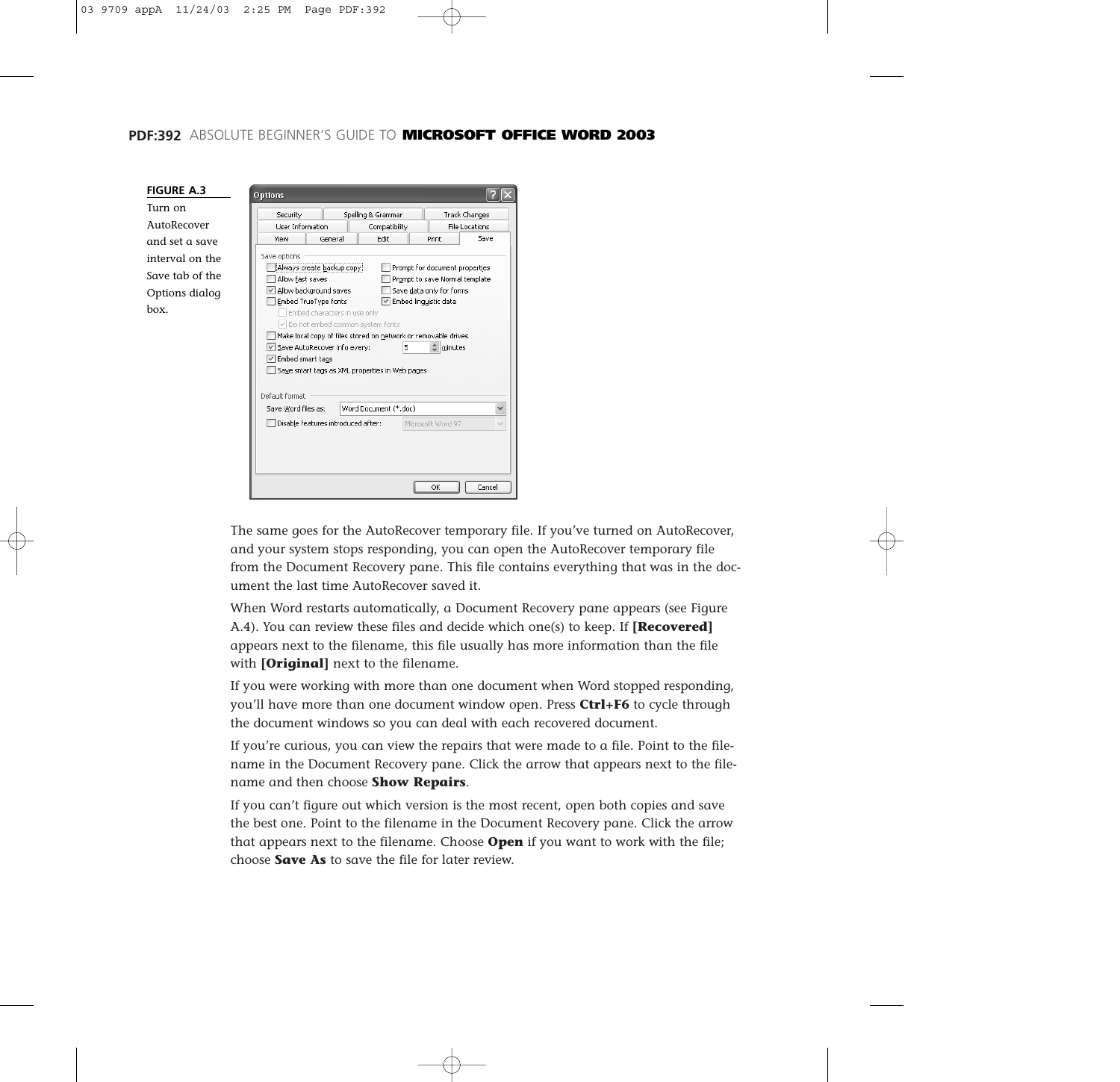

If you try to close a recovered document, Word displays a warning message (see Figure A.5). Choose **Save As** if you want to save the file and look it over later or **Delete** if you want to stick with your original copy. I really like this feature because sometimes I get in a hurry when I'm closing more than one document.



When you are finished opening or saving files, choose **Close** to close the Document Recovery pane.

### **Using the Recover Text Converter**

If a recovered document is in really bad shape, don't give up yet; you still have a couple of options. You can try the Open and Repair feature in the Open dialog box and see whether it improves things.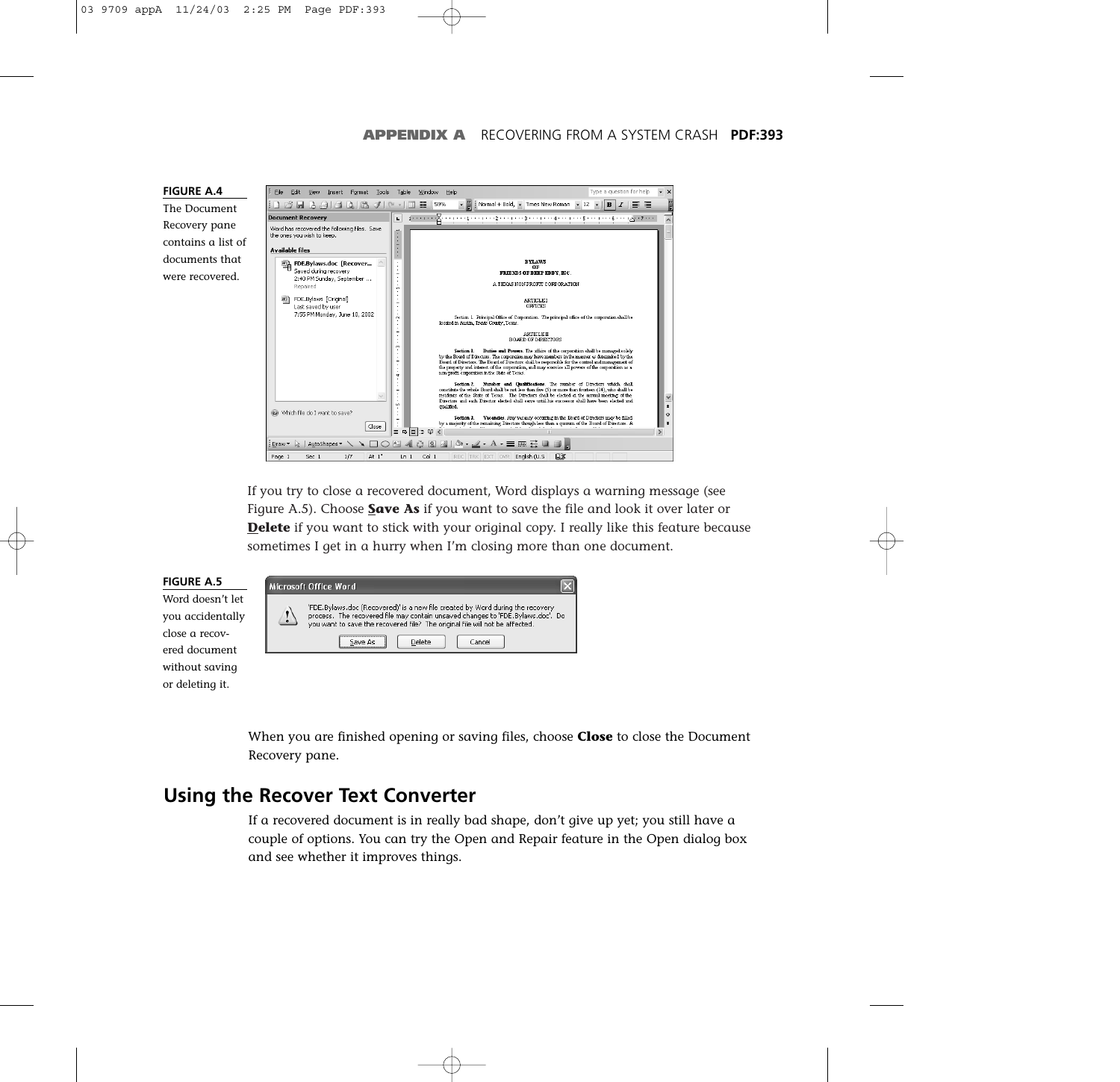If this approach doesn't work to your satisfaction, you can run the document through the Recover Text From Any File file converter. Unfortunately, this converter can only extract the text, so you lose all your formatting. Still, using this converter is better than starting over. Follow these steps to use the Open and Repair feature:

- 1. Choose **File**, **Open** to display the Open dialog box.
- 2. Navigate to the folder where the damaged document resides.
- 3. Select the document.
- 4. Click the arrow on the Open button and choose **Open and Repair**.

To use the Recover Text From Any File converter, do the following:

- 1. Choose **Tools**, **Options** and then click the **General** tab.
- 2. Verify that the **Confirm conversion at Open** option is enabled.



- 4. Choose **File**, **Open** to display the Open dialog box.
- 5. Select the corrupted file.
- 6. Click the **Files of type** drop-down list arrow and choose **Recover Text From Any File (\*.\*)**.
- 7. Choose **Open**. You may see a message box indicating that Word needs to install the converter (see Figure A.6).
- 8. Choose **Yes** to install the converter. Next, you see a status message box showing the status of the installation process. When the install is complete, the file is opened in the document window with a Show Repairs dialog box (see Figure A.7).

**tip** When you restart Word after a power failure or lockup, Word automatically opens any recovered files. If, for some reason, Word doesn't open any files, you can open them yourself. Choose **File**, **Open** and then navigate to the folder that is specified for AutoRecover files on the File Locations tab of the Options dialog box. Click the **Files of type** 

drop-down arrow and choose **All Files (\*.\*)**. Each recovered file is named *AutoRecovery save of <filename>*. Select the file(s) you want to recover and then choose **Open**.

NW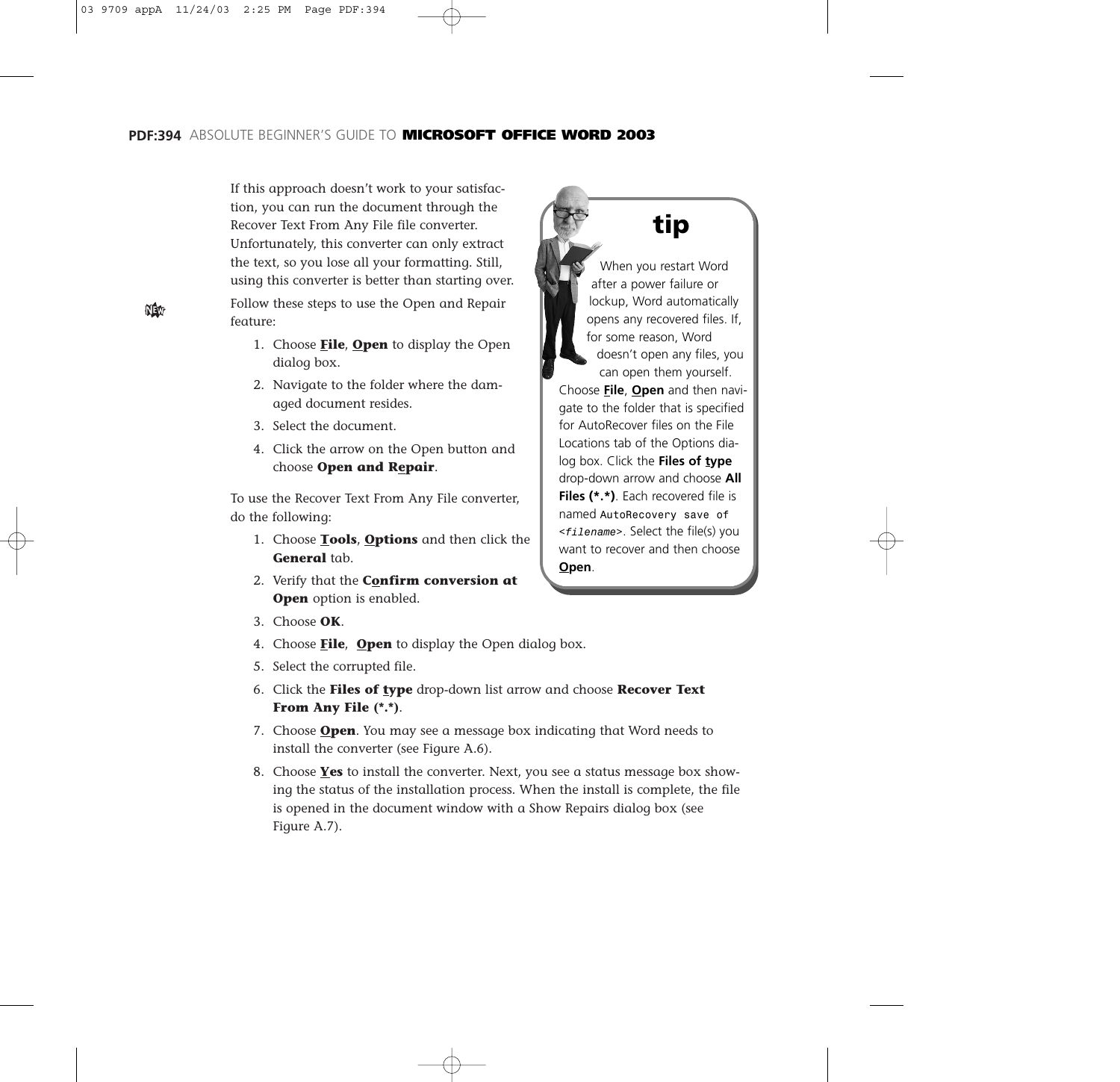

9. Choose **Close** to close the dialog box so you can start formatting the text. Make sure you save the document to keep the repairs.

When you use this converter, the text in paragraphs, headers, footers, footnotes, endnotes, and fields is brought in as plain text. Formatting, graphics, drawing objects, field codes, and any other elements that are not just text are not recovered. If you don't see Recover Text From Any File  $(**)$  in the list of file types, you need to install the converter with the Microsoft Office 2003 Setup program. Quit all programs. Choose **Start**, **Control Panel**, **Add or Remove Programs**. Select the entry for **Microsoft Office 2003** or **Microsoft Word 2003** and then click the **Change** button. Select **Add or Remove Features** and then click **Next**. Enable the **Choose advanced customization of applications** check box and then click **Next**. Click the plus sign next to **Office Shared Features**. Click the plus sign next to **Converters and Filters**. Click the plus sign next to **Text Converters**. Click the button next to **Recover Text Converter** and choose **Run From My Computer**. Choose **Update**.

## **Using the Backup Copy Option**

Sadly, you may be reading this appendix after experiencing a power failure or other system failure, and you may have already lost some work. Although the recovery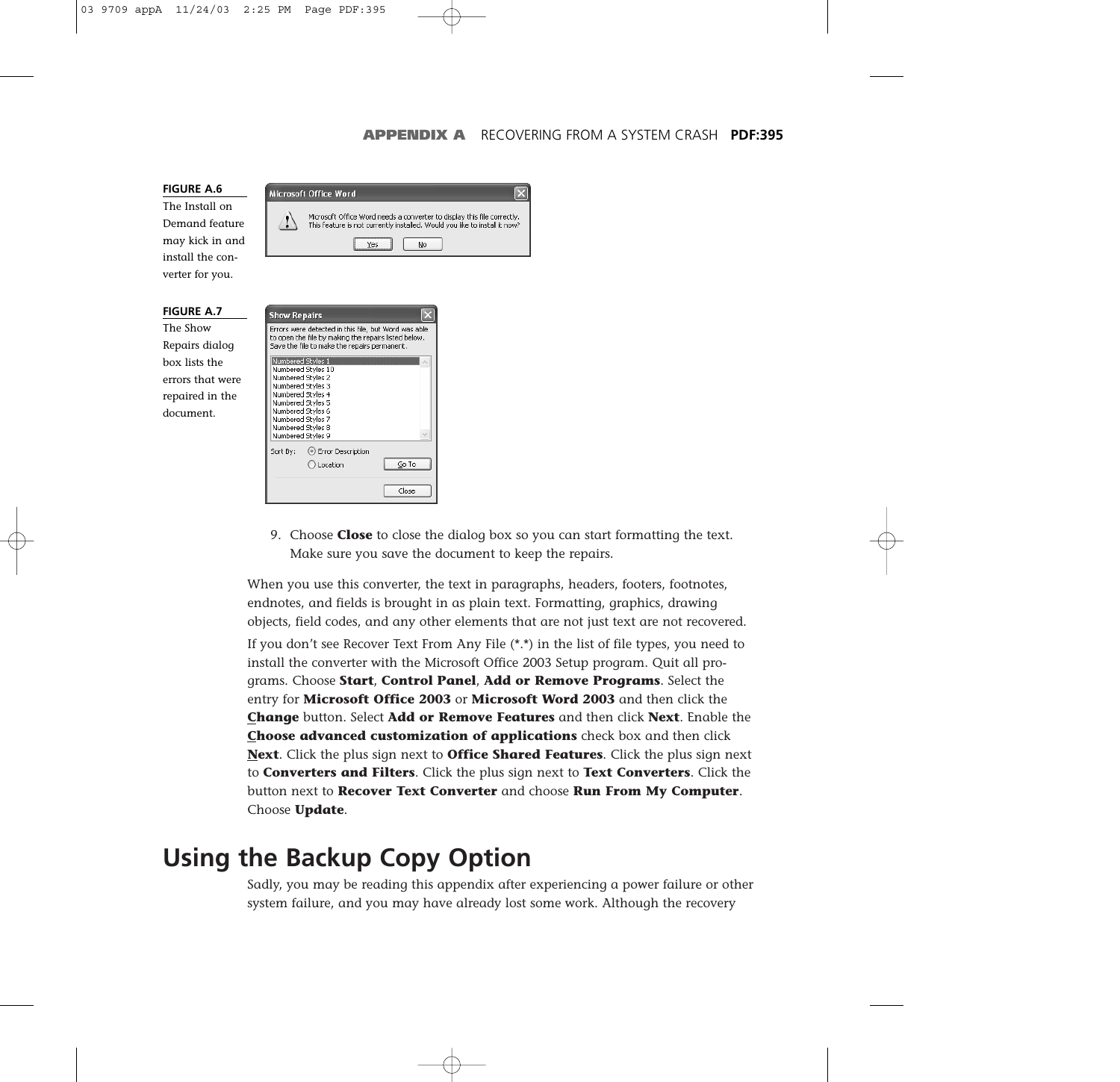#### **PDF:396** ABSOLUTE BEGINNER'S GUIDE TO **MICROSOFT OFFICE WORD 2003**

features mentioned in the preceding sections are nice to have, I can't emphasize enough that they are *not* replacements for saving your documents. I make it a habit to press Ctrl+S whenever I stop typing for a few seconds. I rarely lose more than a few minutes of work in case of a problem.

There is one more tool that I want to point out: the Always Create Backup Copy option. When you have this option enabled, Word saves the previous version of your document every time you save it. The previous version is stored in a special backup file that you can open should you ever need to revert to it. I've saved myself a number of times when I discovered I was making changes to the wrong file. I closed the file and opened the backup copy so I could save it over the original.

To turn on the Always Create Backup Copy feature, follow these steps:

- 1. Choose **Tools**, **Options** and then click the **Save** tab.
- 2. Enable the check box next to **Always create backup copy**.
- 3. Choose **OK**.

Obviously, the first time you save a document, there isn't a backup, but the second time you save, a

This discussion should underscore the importance of backing up your data. Ask yourself if you could re-create the files on your system. Do you have hard copies of them? If you don't, can you remember exactly what was in each file? Of course not! It's absolutely critical that you take a few minutes every day (or at least every week) to create backup copies of your important files. The backup files should be stored somewhere other than your hard drive, so you'll be saving them to floppy, CD/DVD, tape, or a removable hard drive.

note

file containing the information from the first save is created. The name of the file is *Backup of <filename>.wbk*. When you save the third time, the backup file will have everything from the second save. And so on.